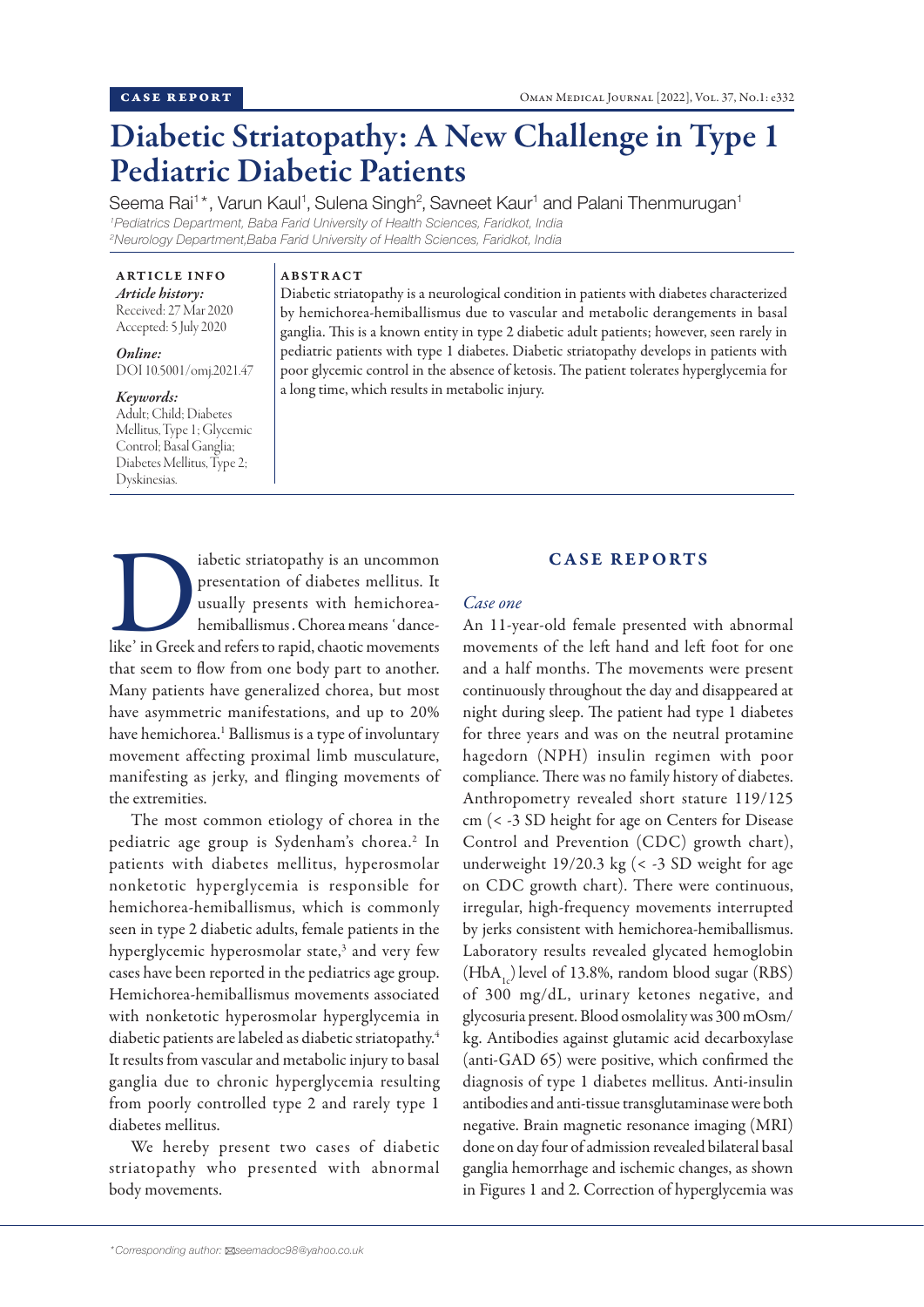

Figure 1: T1-weighted MRI showing hyperintensity in bilateral basal ganglia more on the right side.

done with titration of insulin dosage. For abnormal body movements, trihexyphenidyl was started at 0.1 mg/kg, and the dosage increased to 0.2 mg/kg for optimal response. The patient was discharged under satisfactory conditions after 10 days of hospitalization. This patient did not return for follow-up.

### *Case two*

A 10-year-old female presented with abnormal movements of the left upper and lower limbs for seven days. The patient had type 1 diabetes for two years was on NPH insulin regimen with poor compliance. There was no family history of diabetes mellitus. Anthropometry revealed short stature 110/123 cm (< -3 SD height for age on CDC growth chart) and that she was underweight  $18/20.7 \text{ kg}$  (< -3 SD weight for age on CDC growth chart). She had periodic choreiform and ballistic movements of the left upper and lower extremities that ceased during sleep. Initial laboratory values revealed RBS of 568 mg/dL and  $\rm{HBA}_{1c}$  of 10%. Urinary ketones were negative. Blood osmolality was 298 mOsm/kg. Brain MRI showed asymmetrical T1 hyperintensity in the bilateral basal ganglia (more on the right side) with no diffusion restriction post-contrast enhancement [Figure 3]. Anti-GAD 65 were positive, which confirmed the diagnosis of type 1 diabetes. Antiinsulin antibodies and anti-tissue transglutaminase were negative. Correction of hyperglycemia was done



Figure 2: Gradient echo sequences showing blooming in basal ganglia right more than left due to hemorrhage.

with titration of insulin dosage. For the abnormal body movements, she was started on trihexyphenidyl 0.1 mg/kg and clonazepam 0.015 mg/kg/day, and the dosage increased for optimal response (trihexyphenidyl 0.3 mg/kg/day, clonazepam 0.03 mg/kg/day, and haloperidol 0.015 mg/kg/day). She was discharged on a basal-bolus regimen. On followup, one month after discharge, the patient showed improved choreiform movements and glycemic control. The patient remained on regular follow-up (every three months) and showed improvements in dyskinetic movement. Treatment with haloperidol and trihexyphenidyl tapered and stopped.

Electroencephalogram was not done in both cases as after MRI images, the diagnosis of diabetic striatopathy was made, and patients improved with treatment.

Weight and height were mentioned for the patient as a part of the general physical examination and to see nutritional adequacy on follow-up.

## DISCUSSION

Diabetic striatopathy presents with hemichoreahemiballismus in patients with poorly controlled hyperglycemia. Chronic hyperglycemia causes vascular and metabolic injury to basal ganglia causing contralateral hyperkinetic movements. The neuroimaging shows lesions, such as hyper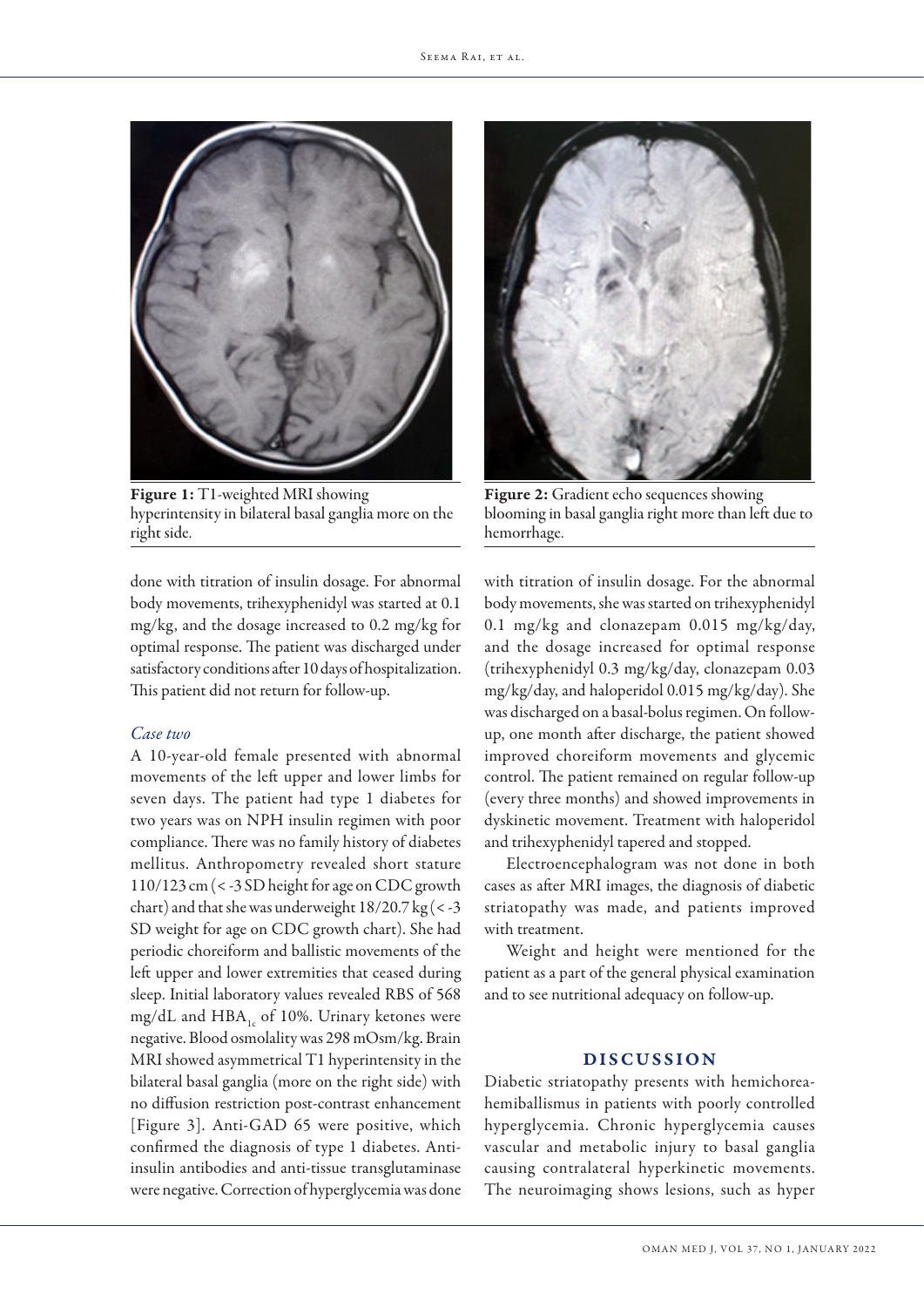

Figure 3: Bilateral hyperintensity in basal ganglia more on the right side.

attenuation of basal ganglia on computed tomography scan, the hyperintensity of basal ganglia on MRI (T1-weighted imaging).

The clinical findings in our cases are consistent with striatopathy due to nonketotic hyperglycemia. The exact etiopathogenesis of diabetic striatopathy and non-ketosis is not fully understood. Two major hypotheses have been purposed to explain the likely etiology: ischemic versus metabolic insult.5

The difference in the incidence of striatopathy in type 2 diabetic patients compared to type 1 is due to pathophysiology of dyskinesia. In hyperglycemic hyperosmolar state (HHS), the Krebs cycle activity is suppressed in the brain due to hyperglycemia and shifts to anaerobic cycle. This shift in HHS causes the brain to metabolize gamma-Aminobutyric acid (GABA) to succinic acid via the semialdehyde pathway, hence depleting GABA levels in the brain. This leads to the release of inhibitory control by GABA in the thalamus resulting in hyperkinetic movement, whereas in diabetic ketoacidosis (DKA) acetoacetate produces in the liver and GABA levels are deranged, hence the rarity in DKA patients.<sup>6,7</sup> The nonketotic hyperglycemia suppresses insulin secretion, which leads to impaired glucose transport in brain cells. Impaired glucose transport leads to diminished functioning of GABAnergic inhibitory transmission in the striatum, which manifests clinically as abnormal body movements. The metabolic hypothesis does not explain why after

good glycemic control movements cease to disappear in a few patients.<sup>8,9</sup>

The ischemic hypothesis suggests that regional ischemia is due to diabetic vasculopathy. Under the effect of hyperviscosity, which is induced by dehydration due to nonketotic hyperglycemia, a thrombotic obstruction of vessels or transient ischemia is liable to occur. Although obstruction of the microvascular lumens in the affected striatum has seldom been observed histologically.<sup>8,9</sup>

In most cases of diabetic striatopathy, hyperglycemia is usually present without ketoacidosis, as seen in our patients too, which explains the fact that these patients tolerate persistent hyperglycemia leading to changes in basal ganglia. The exact reason behind the basal ganglia lesion is still unclear. In typical hemiballismus-hemichorea patients, MRI findings of hyperintensity in basal ganglia are due to the accumulation of manganese in gemistocytes (astrocytes with large protein content found in acute brain injury). Histopathological findings in adult diabetic patients with hemiballismushemichorea revealed areas of gliosis, accumulation of gemistoctyes, and loss of neurons. The majority of data in diabetic hemiballismus-hemichorea is on adult patients. As few as three pediatric patients have been reported. Hence, more studies are required in pediatric patients who present with non-ketotic hyperglycemia.<sup>10,11</sup>

Most patients with hemichorea-hemiballismus improve with improved glycemic control and neuroleptic drugs. However, the exact duration of anti-chorea treatment is not known. The most common drugs used for choreiform movements are neuroleptics drugs (haloperidol/ risperidone), selective serotonin reuptake inhibitor (escitalopram), dopamine depleting agent (risperidone tetrabenazine), and GABAnergic drugs (clonazepam/gabapentin). The complete clinical improvement with or without radiological improvement may take from two to 28 days.<sup>3</sup> The rationale for using trihexyphenidyl in our cases is due to its antidyskinetic effect.<sup>12</sup> The mean time of improvement in case one was 30 days, and three months in case two.

## **CONCLUSION**

Close monitoring is required in patients who have hyperglycemia without ketosis. These patients